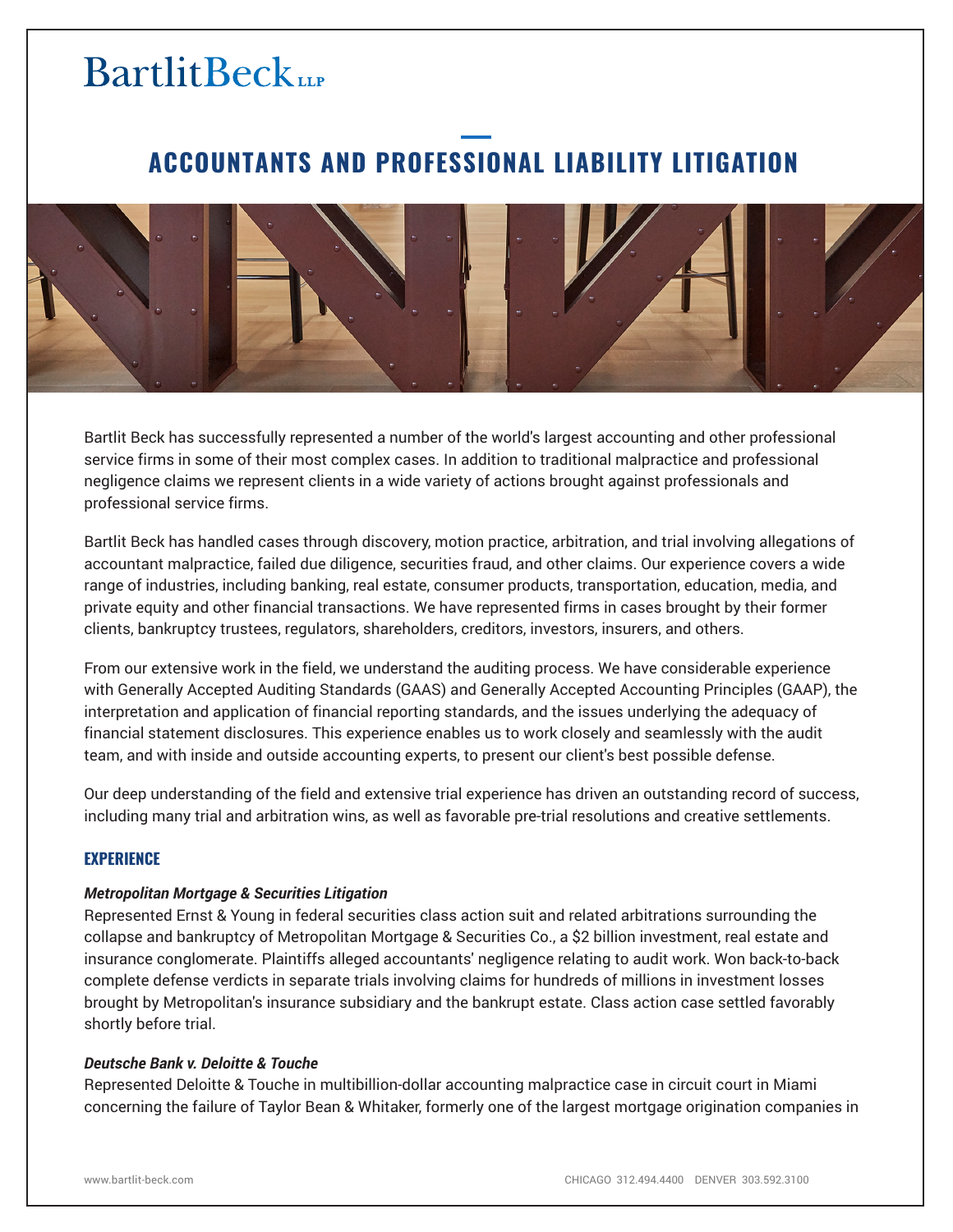ACCOUNTANTS AND PROFESSIONAL LIABILITY LITIGATION

the nation. Case settled before summary judgment argument.

### *FDIC & Colonial BancGroup v. PwC*

Represented PwC against Colonial Bank and the FDIC in a suit filed in M.D. Alabama after the collapse of PwC's audit client Colonial Bank. Colonial Bank sought several hundred million dollars in damages. FDIC sought over \$2 billion in actual damages, plus unspecified punitive damages. Following a bench trial on liability, Court ruled for PwC on the entirety of Colonial Bank's claim. Court ruled against PwC on some of FDIC's claims and in favor of PwC on others. Court also ruled in favor of PwC on FDIC's request for punitive damages. Following a bench trial on damages, Court awarded FDIC \$625 million. Before judgment was entered, and while post-trial motions were pending, the parties settled the case for \$335 million.

### *McCourt v. Bingham McCutchen*

Represented Frank McCourt, the former owner of the Los Angeles Dodgers, in connection with his legal malpractice claims in Massachusetts state court against Bingham McCutchen arising out of Bingham's negligent preparation of Mr. McCourt's postnuptial agreement, allowing his former wife to claim ownership of 50% of the Dodgers franchise, which sold for \$2.15 billion. Obtained dismissal of declaratory judgment action brought against Mr. McCourt by Bingham, seeking a determination that the firm did not commit malpractice and did not proximately cause Mr. McCourt's damages. Reached confidential settlement.

### *Confidential AAA Arbitration*

Represented a "Big Four" accounting firm in AAA arbitration against venture capital firms claiming \$100 million in damages. Plaintiffs alleged accountants' negligence regarding due diligence and audit work in connection with large private acquisition. Complete defense verdict in client's favor.

### *Yukos v. Feldman*

Represent plaintiff trustee affiliated with charitable trusts formed to compensate stockholders of the former Yukos Oil Company (which was improperly nationalized by the Russian Federation) in a jury trial in S.D. New York involving claims for breach of fiduciary duty against the former trustee. Secured a jury finding that the defendant breached his fiduciary duties. Case on appeal to the Second Circuit.

### *Charter Communications v. Irell & Manella*

Represented Charter Communications in C.D. California in \$150 million legal malpractice action against wellknown national law firm arising out of negligent documentation of substantial corporate acquisition. Reached confidential settlement.

### *Board of Trustees of City Colleges v. Arthur Andersen*

Represented Arthur Andersen in litigation in circuit court of Cook County relating to derivative securities trading investment made by public treasurer. Won partial summary judgment as to most of plaintiff's damages claim. Case settled thereafter.

### *In Re Parmalat Securities Litigation*

Represented Deloitte Touche Tohmatsu at trial in S.D. New York in securities class action. Plaintiffs had sought to hold DTT, a Swiss entity, liable for the alleged misconduct of Deloitte member firms in connection with Parmalat's downfall. Case settled favorably after Bartlit Beck appeared and requested an early trial date.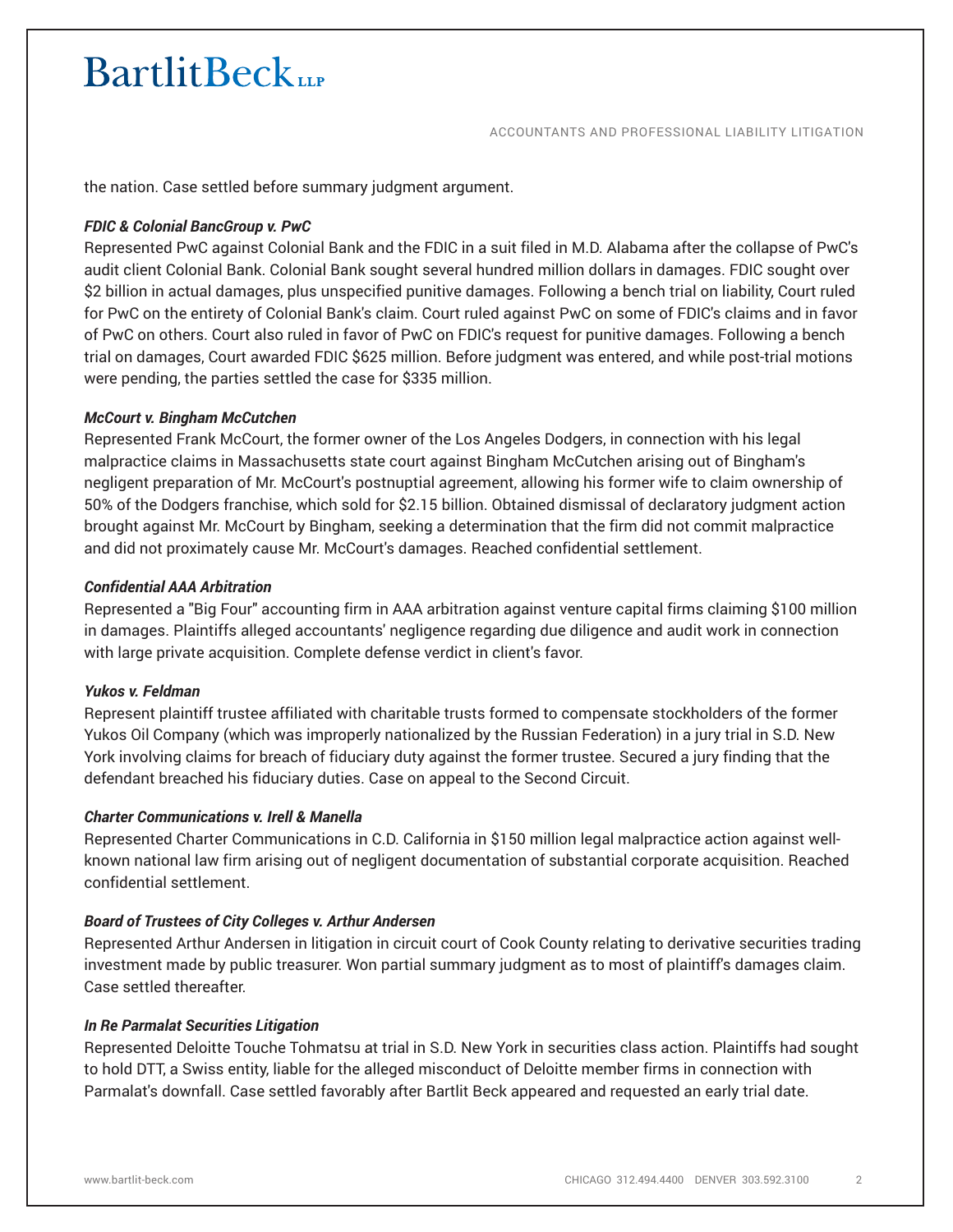ACCOUNTANTS AND PROFESSIONAL LIABILITY LITIGATION

### *Confidential AAA Arbitrations*

Represented a "Big Four" accounting firm in AAA arbitrations in Texas and New York against principals of multibillion-dollar investment firm and former executives of Fortune 100 company. Plaintiffs alleged our client's tax shelter advice led to hundreds of millions of dollars in damages. Cases resolved by arbitral awards for a fraction of the claimed damages.

### *Swift Transportation Co. v. Ernst & Young*

Represented Ernst & Young in accounting malpractice action in Superior Court in Arizona stemming from merger between Swift Transportation Company and M.S. Carriers, Inc. Case settled shortly before trial.

### *Confidential AAA Arbitration*

Represented a "Big Four" accounting firm in AAA arbitration against hotel developer. Plaintiff alleged accountants' negligence in advising on ESOP and other tax issues. Case settled favorably during trial after cross-examination of plaintiffs' witnesses.

#### *Smith v. Arthur Andersen*

Represented Arthur Andersen in action by Boston Chicken bankruptcy trustee in D. Arizona alleging accounting malpractice, breach of contract, negligent misrepresentation, and aiding and abetting breach of fiduciary duty. Case settled favorably shortly before trial.

#### *Adelphia Communications Corp. v. Deloitte & Touche*

Represented Deloitte in multibillion-dollar accounting malpractice case brought by Adelphia in S.D. New York, with third-party claims against the Rigas family. Case resolved on confidential terms.

### *In re National Century Financial Enterprises*

Represented Deloitte in multibillion-dollar lawsuits brought by bondholders relating to the collapse of Deloitte audit client. The majority of claims against Deloitte settled.

#### *Competition Law Group v. EnjoyLife*

Represented Competition Law Group at jury trial of breach of contract claim and malpractice counterclaim arising from EnjoyLife's refusal to pay attorneys' fees. Jury returned a complete verdict for Competition Law Group.

#### *Coleman Holdings v. Arthur Andersen*

Represented Arthur Andersen in negligence and fraud action in circuit court in Palm Beach, Florida in connection with Andersen's audit of Sunbeam. Case settled.

### *Sompo Japan Insurance v. Deloitte & Touche*

Represented Deloitte against claims filed in N. Carolina Superior Court of accounting errors in reinsurance pool. Case resolved on confidential terms.

### *Adelphia Communications v. Deloitte & Touche v. John Rigas, et al.*

Represented Deloitte & Touche in multibillion-dollar accounting malpractice case brought by Adelphia, with third-party claims against the Rigas family. Case resolved on confidential terms.